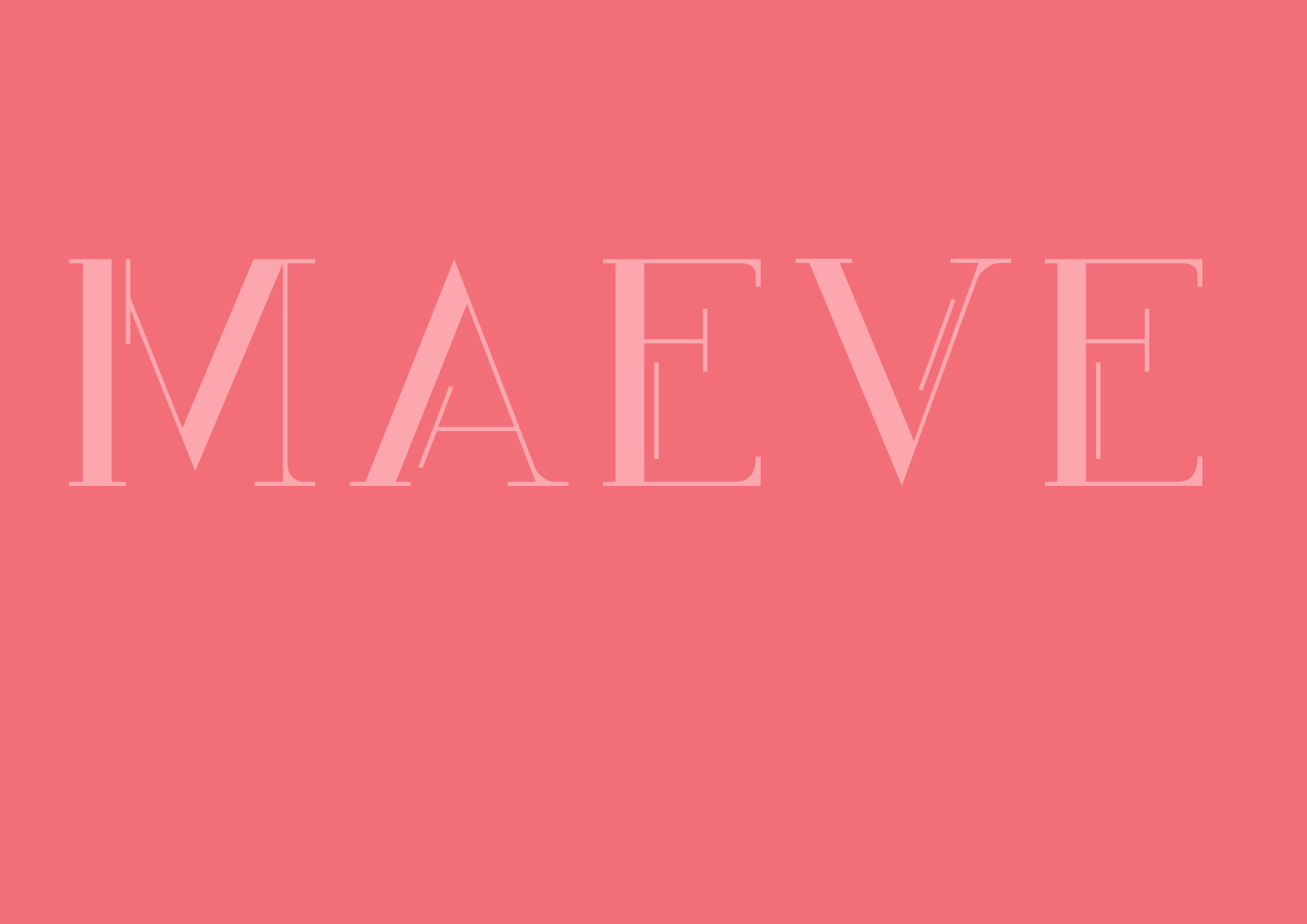# MAEVE

MAEVE, ORIGINALLY NAMED MARY. THE TYPEFACE TAKES INSPIRATION FROM THE LIFE AND LOVES OF MY GRANDMOTHER "MARY" BUT AS THERE WERE TWO MARY'S IN THE TOWN SHE WAS ALSO KNOWN AS MAEVE. IN HER YOUTH SHE HAD AN EYE FOR FASHION AND IF YOU DIDN'T KNOW BETTER COULD HAVE THOUGH SHE WAS IN THE INDUSTRY.

THIS TYPEFACE HAS DIODE ELEMENTS BUT ALSO ITS OWN UNIQUE IDENTITY AND QUIRKY. TO BE FASHIONABLE BUT NOT FOLLOWING THE CROWED. STRONG BUT ALSO ELEGANT.

RELEASE DATE: APRIL 2014 | STYLES: 1 | FORMATES: TTF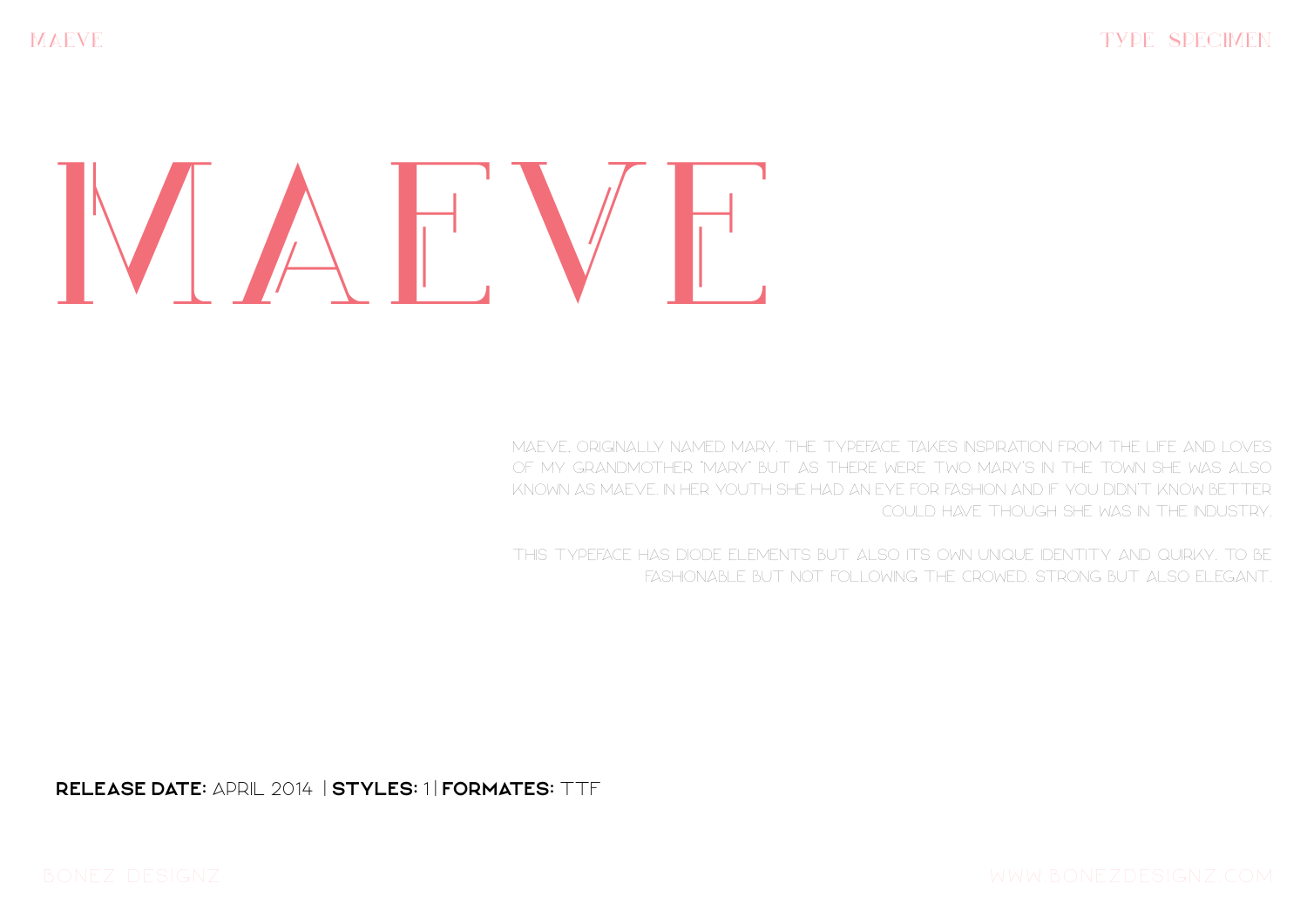# ITS BERRY GOOD

MAEVE TYPE SPECIAL SOLO IN THE SPECIAL SERVICE SPECIAL SERVICES OF SPECIAL SERVICES.

BONEZ DES IGNZ WWW.BONEZ DES IGNZ WWW.BONEZONEZ DES IGNZ WERDEN EIGNZ WERDEN DER EIGNZ.COM DER EIGNZ.COM DER E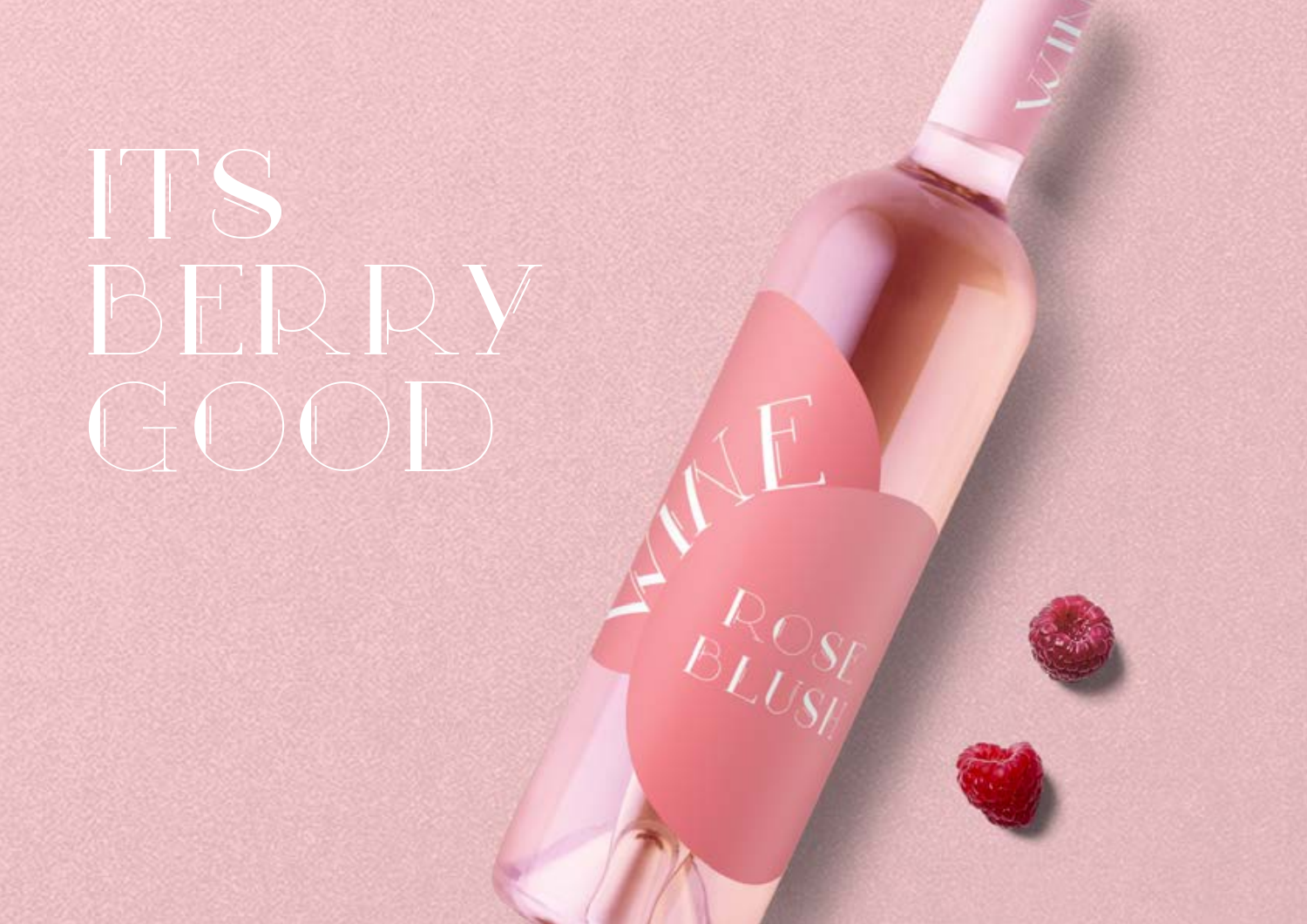**TYPE SPECIMEN** 

### GLYPHS

### TYPEFACE: 397 | SCRIPTS: LATIN, GREEK & CYRILLIC

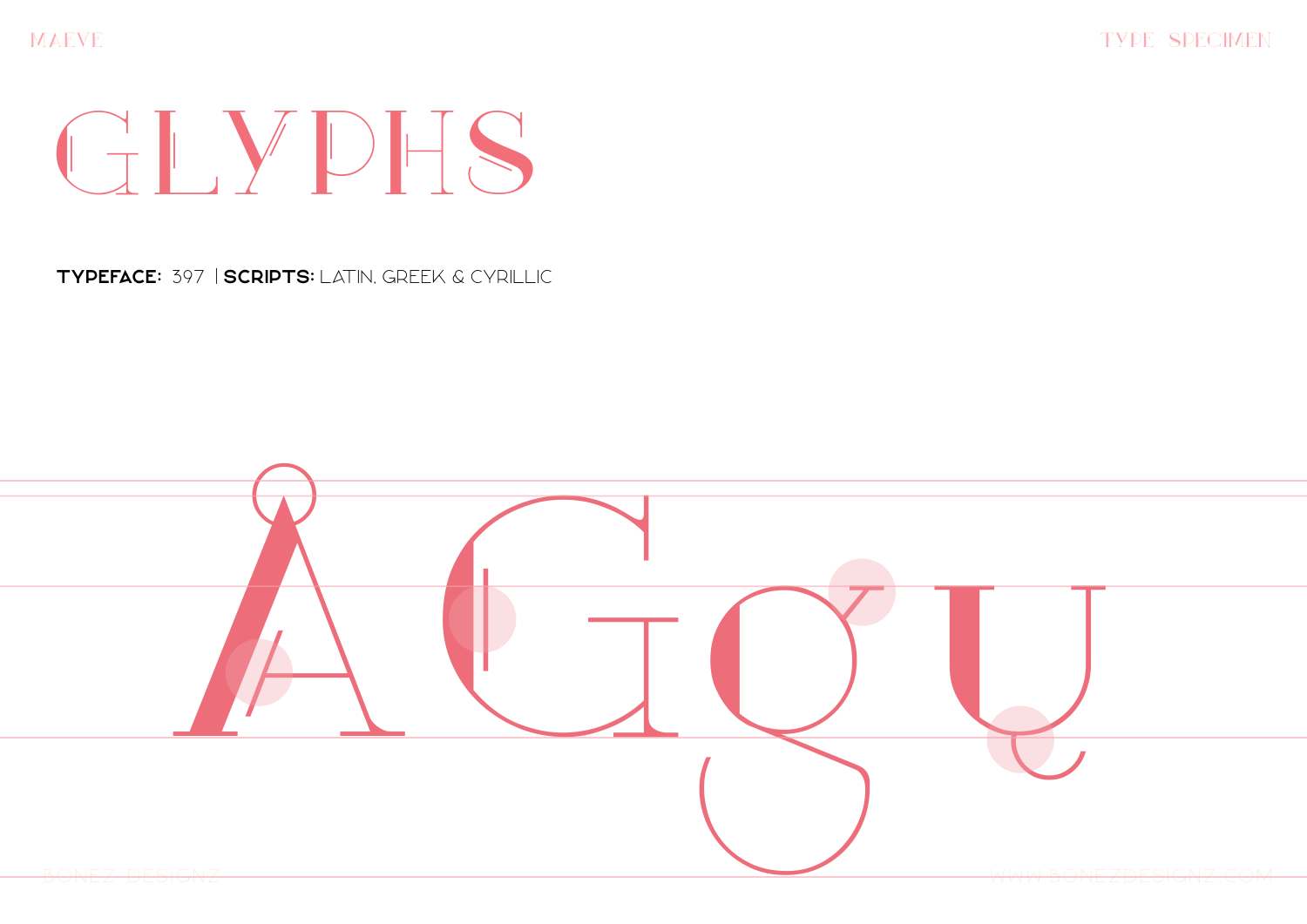ÁÂÃAAAE A B C C, Ć Č D Ď Đ E Ė Ê  $\mathbb A$  $\ddot{\Gamma}$  $\prod_{i=1}^{n}$  $\mathbf{I}$  $\hat{\mathbf{I}}$  $\ddot{\parallel}$  $\dot{\mathbb{F}}$  $\mathbb{F}$ Ñ  $G$   $H$  $\overline{U}$ 旧  $\blacksquare$  $\blacksquare$  $K$  $\mathbb{L}$  $\pm$  $\mathbf{M}$  $\mathbb N$  $\bigcap$ ŒPQRSŠTTUÙÚŨ  $\tilde{O}$   $\tilde{O}$  $\hat{O}$  $\dot{U}$  $\bigcap$  $\varnothing$  $\bigcup$  $\bigcap$  $\dot{Y}$   $\ddot{Y}$   $Z$   $\dot{Z}$   $\ddot{Z}$   $D$  $\bf V$  $X$   $Y$ B W

 $\acute{a}$   $\acute{a}$   $\acute{a}$   $\acute{a}$   $\acute{a}$   $\acute{a}$   $\acute{a}$   $\acute{a}$   $\acute{b}$   $\acute{c}$   $\acute{c}$   $\acute{c}$   $\acute{c}$   $\acute{c}$   $\acute{c}$   $\acute{c}$   $\acute{c}$   $\acute{c}$   $\acute{c}$   $\acute{c}$   $\acute{e}$   $\acute{e}$   $\acute{e}$   $\acute{e}$  $\hat{C}$  $\beta$  hhiin in iijk I t  $\check{e}$  f  $\ddot{\mathbf{e}}$  $\dot{\mathbf{e}}$  $\mathbf{u}$  u  $\widetilde{\Omega}$  $\bigcirc$ øæp qr s š t t u ù ú û ü  $\hat{O}$   $\tilde{O}$   $\tilde{O}$  $\dot{O}$  $\bullet$  $\mathbf{U}$  $\mathbf{b}$  $\mathbf{x} \times \mathbf{y} \times \hat{\mathbf{y}} \times \mathbf{z}$  z  $\hat{\mathbf{z}}$  $\Box$  $\mathbf{W}$  $\mathbf{V}$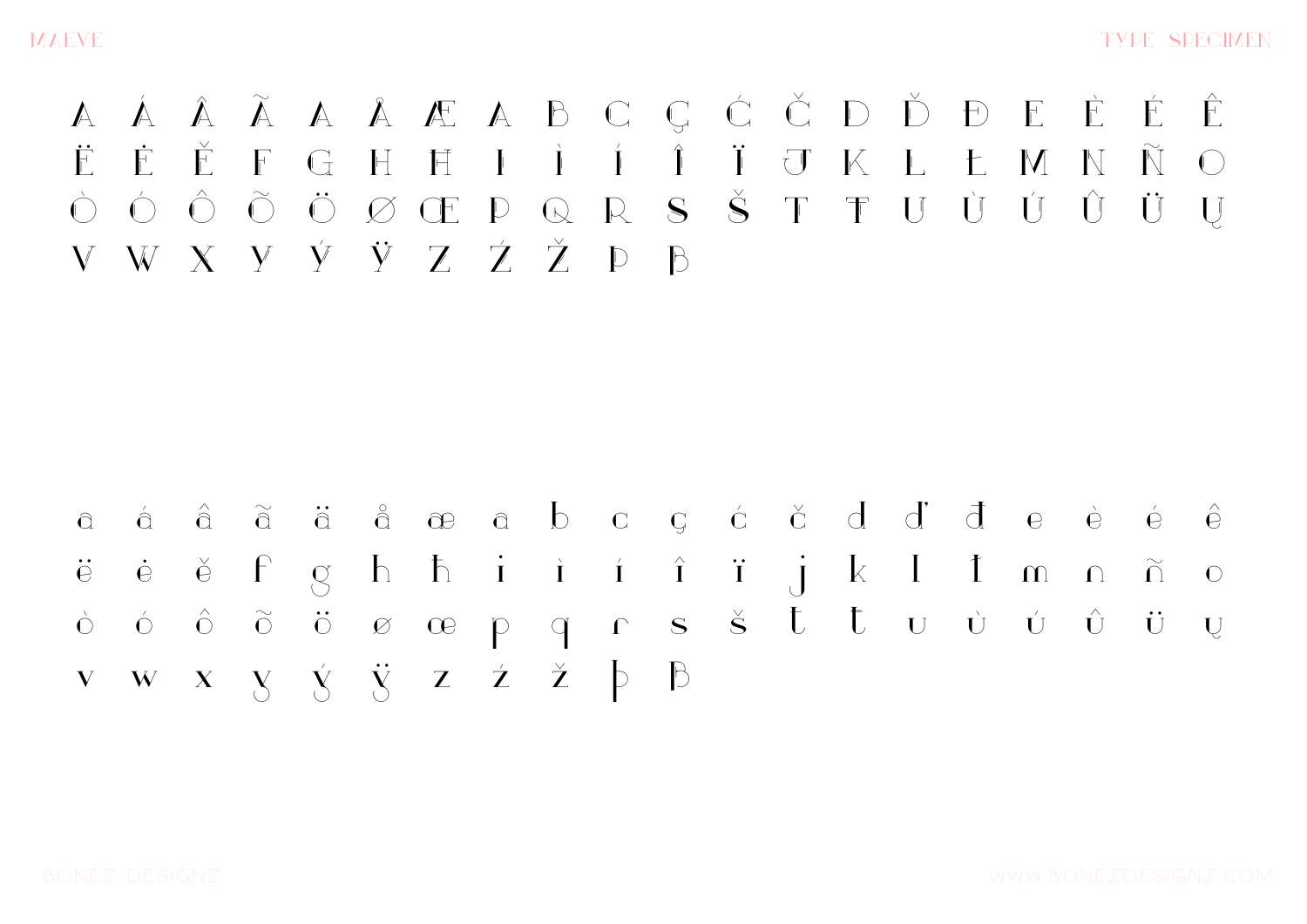А Б В Г Д Е Ж З И Й К Л М Н О П Р С Т У  $\Phi$  X II U III II b b b b  $\Theta$  H  $\Xi$  i  $\overline{E}$  i  $\overline{E}$  i  $\overline{E}$  i  $\overline{E}$  i  $\overline{E}$  i  $\overline{E}$  i  $\overline{E}$  i  $\overline{E}$ Љ Ћ Ќ Ў Џ

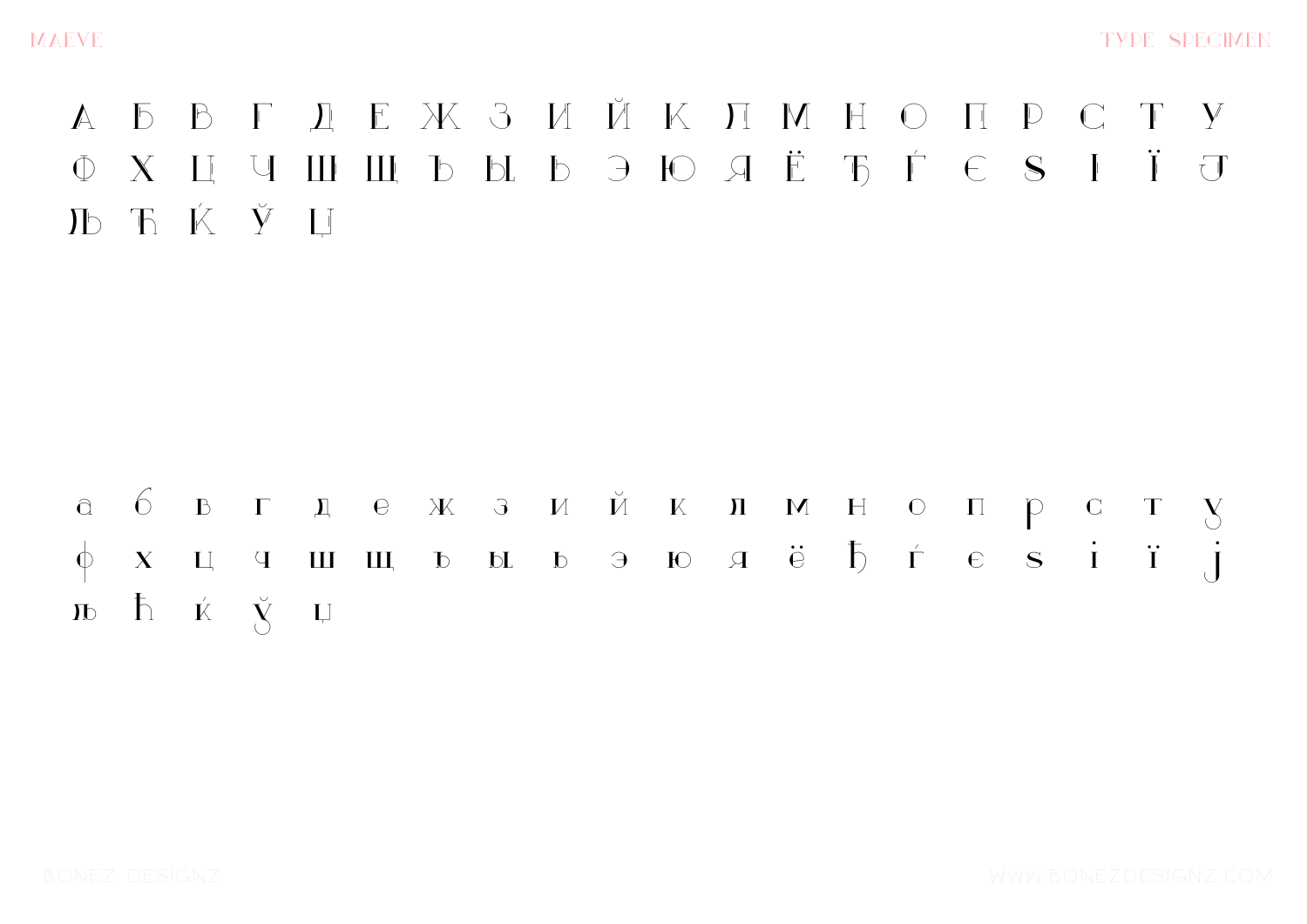### Α Β Γ Δ Ε Ζ Η Θ Ι Κ Λ Μ Ν Ξ Ο Π Ρ Σ Τ Υ Φ Χ Ψ Ω Ϊ Ϋ Ά Έ Ή Ί Ό Ύ Ώ

### $\alpha$  β γ δ ε ζ η θ ι κ λ μ ν ξ ο π ρ ς σ τ υ φ χ ψ ω ϊ ϋ ό ύ ώ ά έ ή ί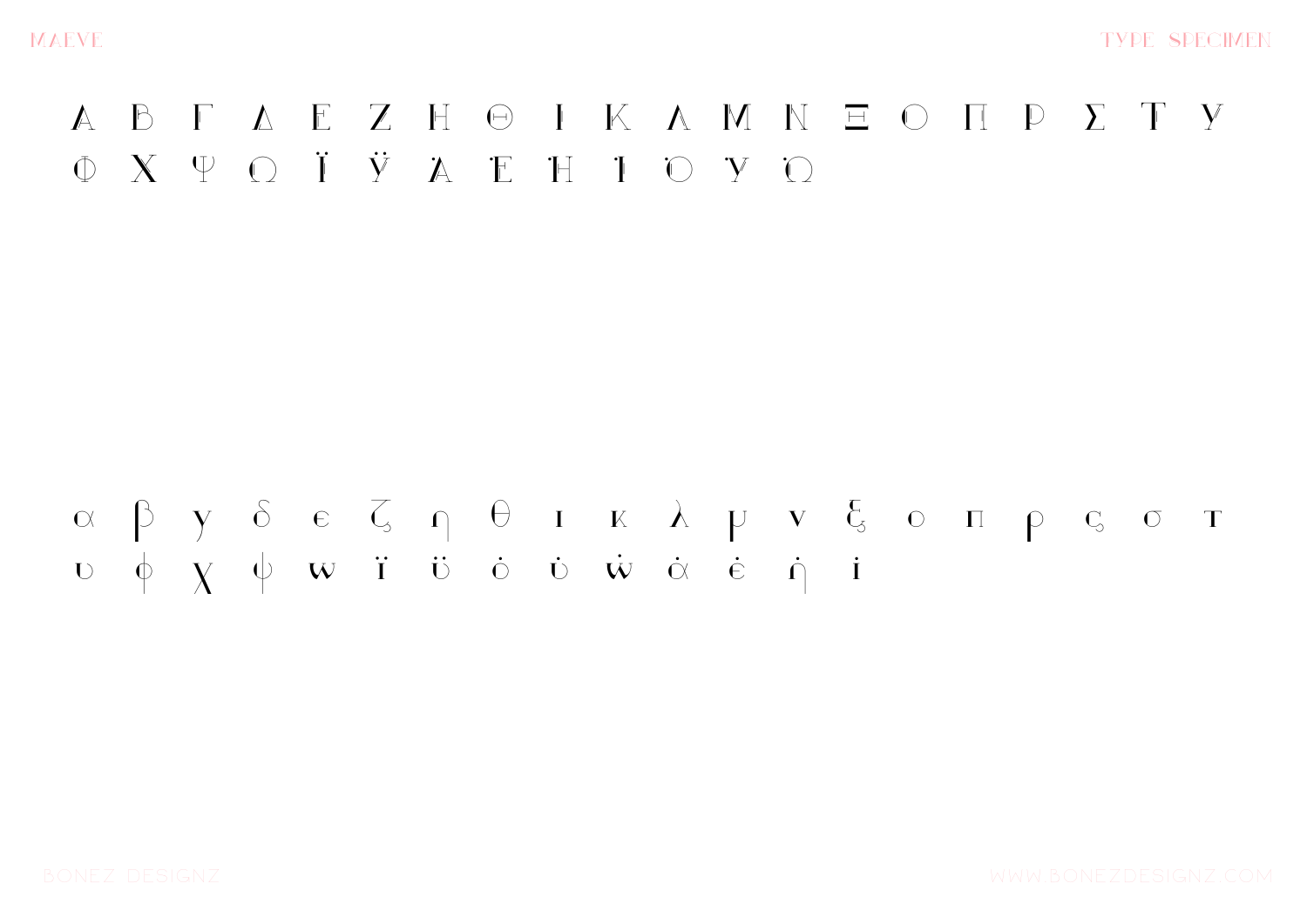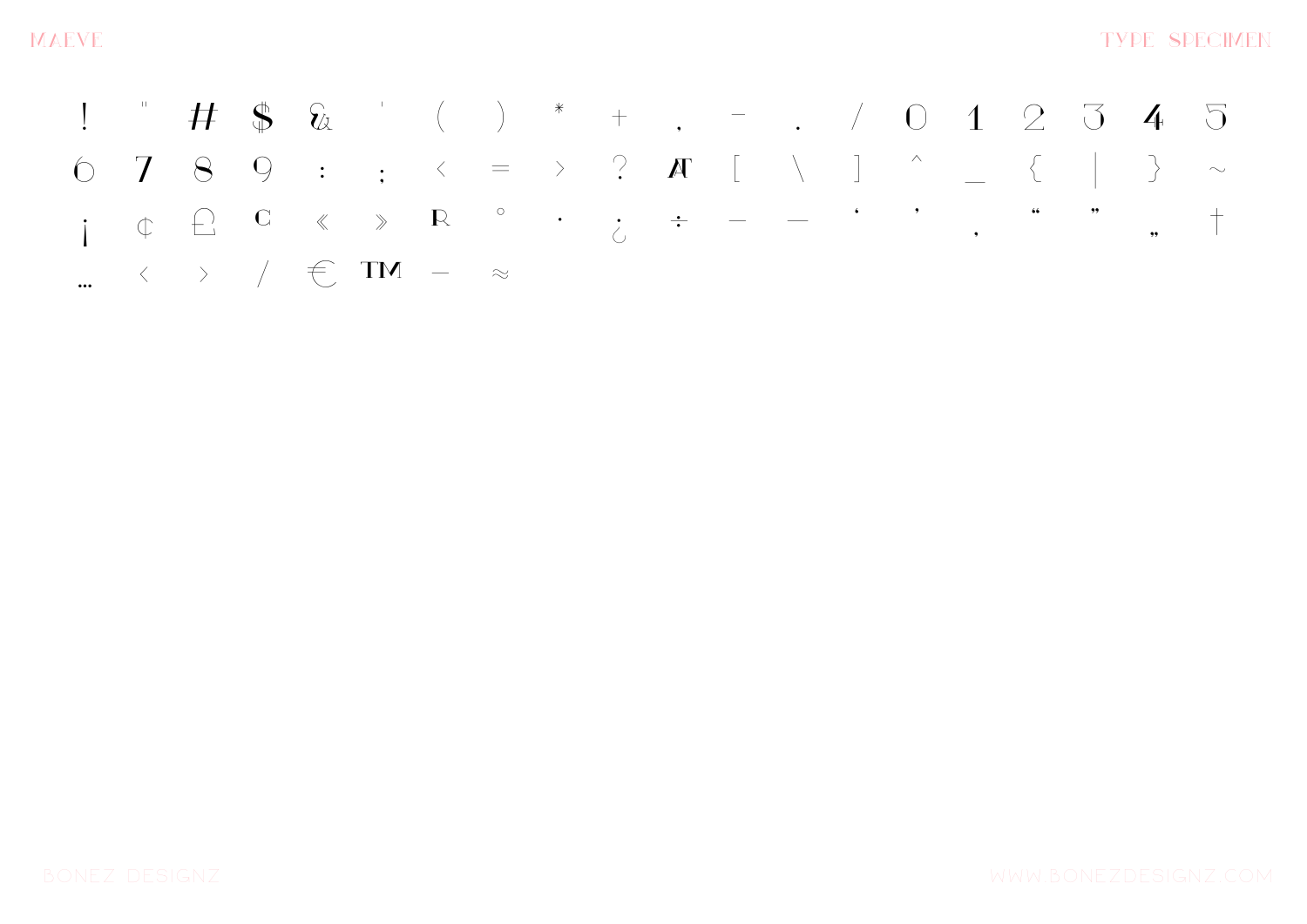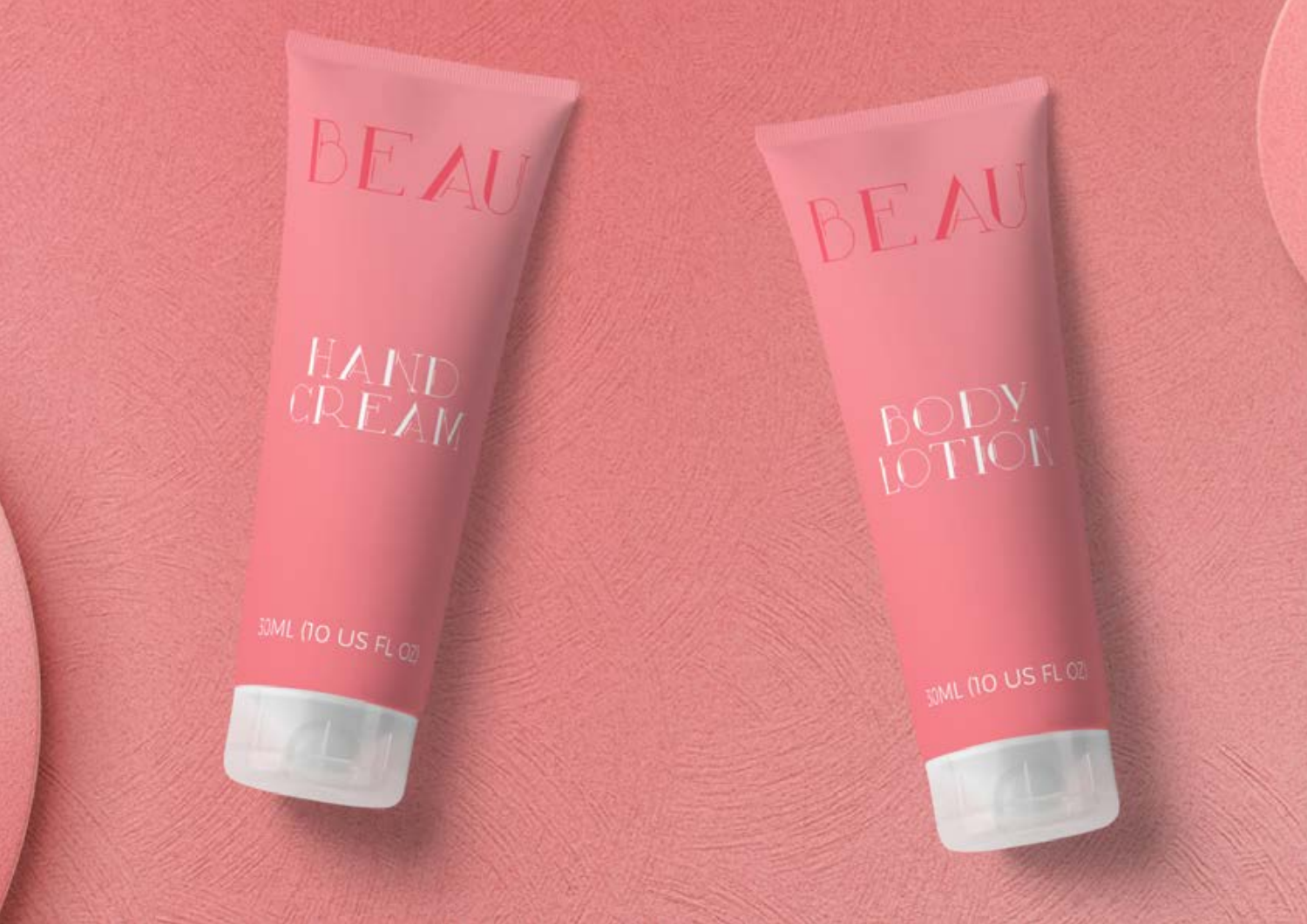# LANGTIAGE SUPPORT

AFRIKAANS ALBANIAN ASU BASQUE BELARUSIAN BEMBA BENA BOSNIAN BULGARIAN CATALAN CEBUANO CHIGA **CORNISH** CORSICAN **CROATIAN** DANISH ENGLISH ERZYA **FSTONIAN** FAROESE FILIPINO **FINNISH** FRENCH FRIULIAN

GALICIAN GERMAN GUSII ICELANDIC IDO INDONESIAN INTERLINGUA IRISH ITALIAN **JAVANESE** JJU KABUVERDIANU KALENJIN KINYARWANDA LOJBAN LOW GERMAN LUO LUXEMBOURGISH LUYIA MACEDONIAN **MACHAME** MAKHUWA-MEETTO MAKONDE **MALAGASY** 

MALAY MANX MORISYEN NORTH NDEBELE NORTHERN SOTHO NORWEGIAN BOKMÅL NORWEGIAN NYNORSK **NYANKOLE OCCITAN** OROMO **PORTUGUESE** ROMANSH ROMBO RUNDI RUSSIAN RWA SAMBURU SANGO **SANGU SARDINIAN** SCOTTISH GAELIC **SENA SERBIAN** SHAMBALA

**SHONA SLOVENIAN** SOGA SOMALI SOUTH NDEBELE SOUTHERN SOTHO **SPANISH** SWAHILI SWATI SWEDISH SWISS GERMAN TAITA TAROKO TESO TSONGA TSWANA VUNJO WALLOON XHOSA ZULU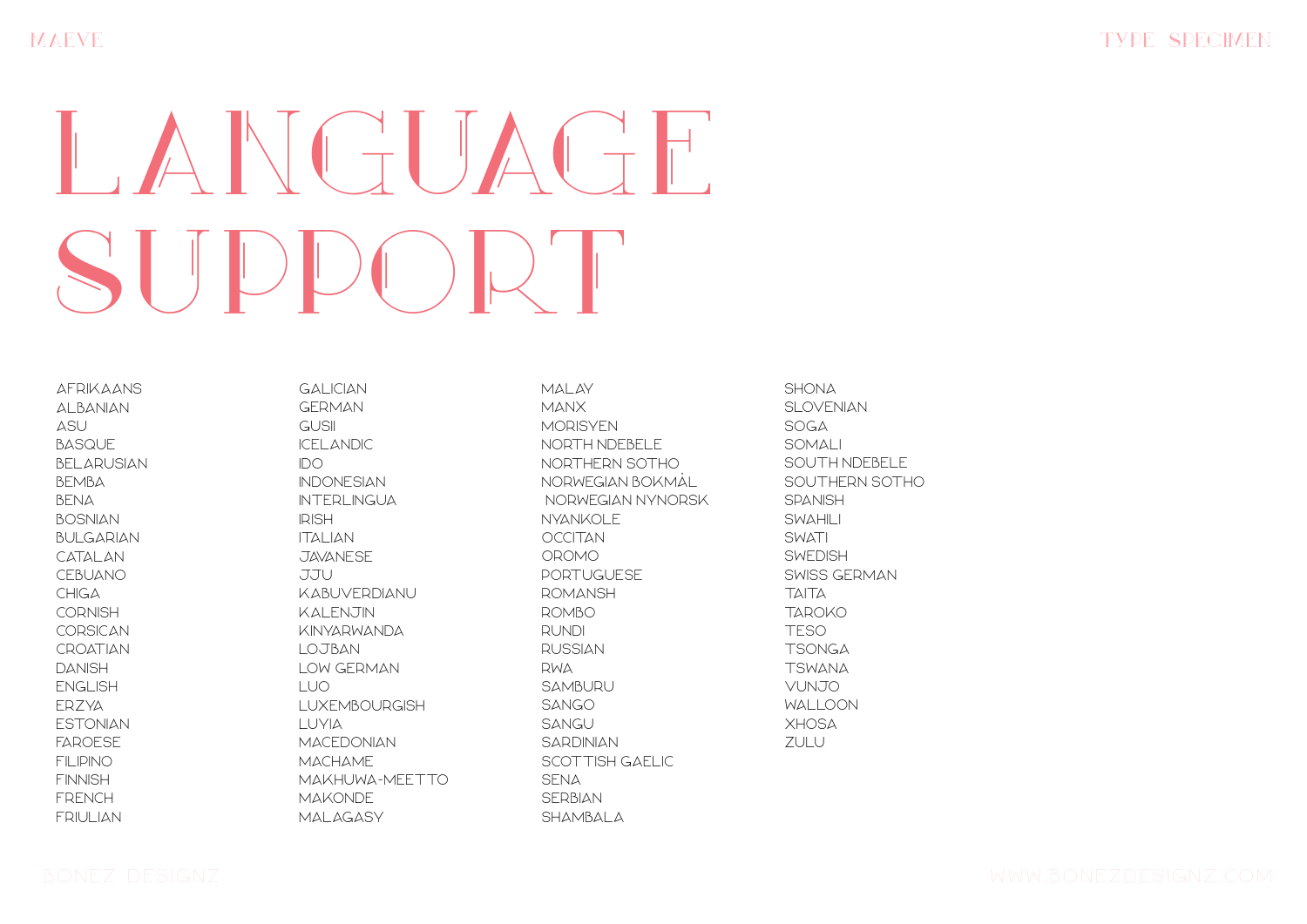## SAMPL F TEXT

Mary has had an uncanny knack of "life", coping through many difficulties and embracing her opportunities. One of her many loves has been her garden. From a young age she has had a talent to "make things grow", no matter what the plant or what the state of the acquired cutting they just grow for her. It is as though she nourishes life itself. And in nourishing life through her lifetime she has done so with grace and style. 24PT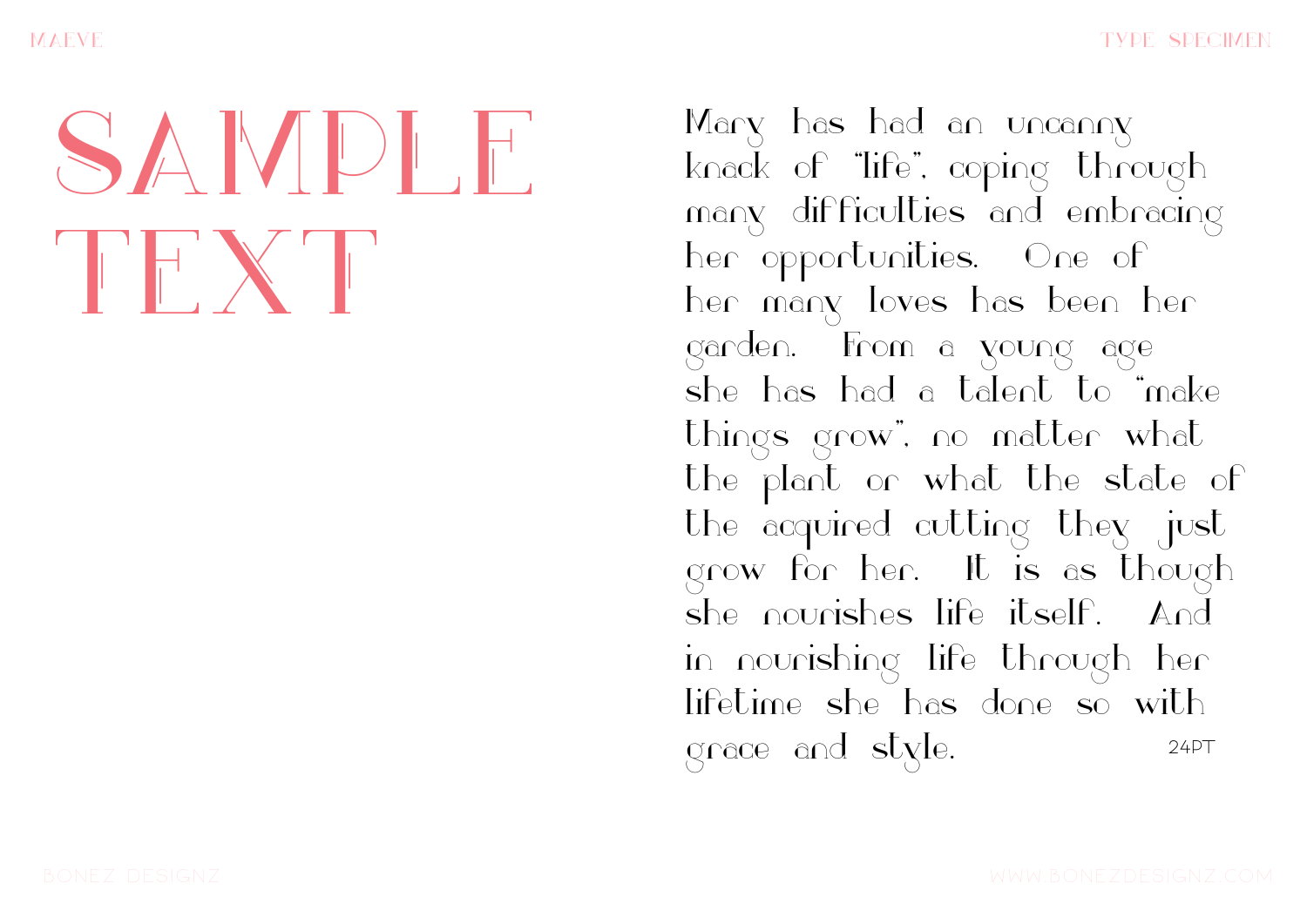Mary has had an uncanny knack of "life", coping through many difficulties and embracing her opportunities. One of her many loves has been her garden. From a young age she has had a talent to "make things grow", no matter what the plant or what the state of the acquired cutting they just grow for her. It is as though she nourishes life itself. And in nourishing life through her lifetime she has done so with grace and style. 12PT

Mary has had an uncanny knack of "life", coping through many difficulties and embracing her opportunities. One of her many loves has been her garden. From a young age she has had a talent to "make things grow", no matter what the plant or what the state of the acquired cutting they just grow for her. It is as though she nourishes life itself. And in nourishing life through her lifetime she has done so with grace and style. 18PT

Mary has had an uncanny knack of "life", coping through many difficulties and embracing her

opportunities. One of her many loves has been her garden. From a young age she has had a talent to "make things grow", no matter what the plant or what the state of the acquired cutting they just grow for her. It is as though she nourishes life itself. And in nourishing life through her lifetime she has done so with grace and style. 30PT